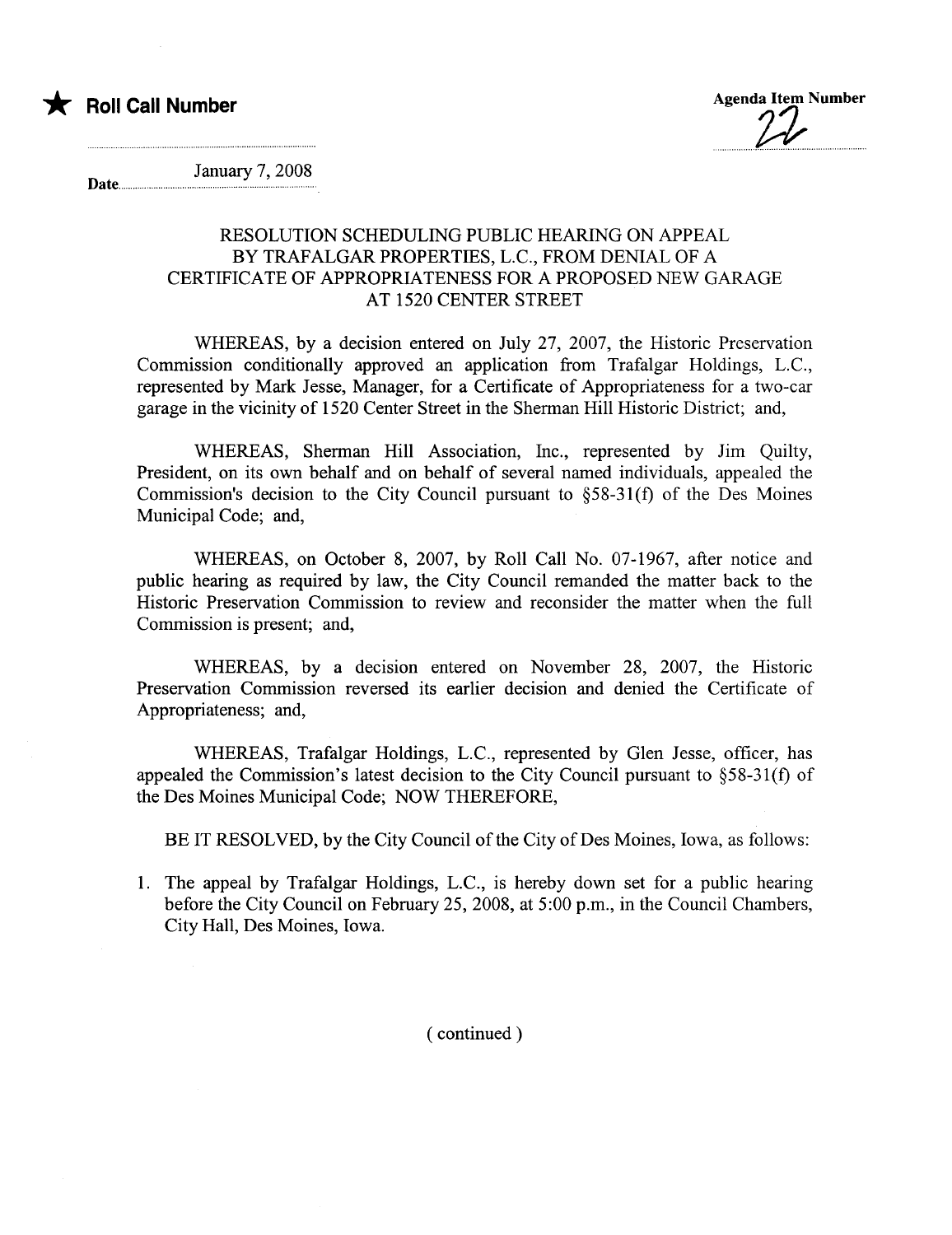

Date...

## January 7, 2008

-2-

2. The City Clerk is hereby authorized and directed to publish notice of said hearing in the form hereto attached at least 4 days, but no more than 20 days before the hearing, all in accordance with §362.3 of the Iowa Code.

MOVED by to adopt.

.

FORM APPROVED:

FORM APPROVED:<br>Cope K Ser

Assistant City Attorney C:\Rog\Historic\Appeals\1520 Center\RC - Set Hearing.doc

| <b>COUNCIL ACTION</b> | <b>YEAS</b> | <b>NAYS</b> | <b>PASS</b> | <b>ABSENT</b> |
|-----------------------|-------------|-------------|-------------|---------------|
| <b>COWNIE</b>         |             |             |             |               |
| <b>COLEMAN</b>        |             |             |             |               |
| <b>HENSLEY</b>        |             |             |             |               |
| <b>KIERNAN</b>        |             |             |             |               |
| <b>MAHAFFEY</b>       |             |             |             |               |
| <b>MEYER</b>          |             |             |             |               |
| <b>VLASSIS</b>        |             |             |             |               |
| <b>TOTAL</b>          |             |             |             |               |

## **CERTIFICATE**

I, DIANE RAUH, City Clerk of said City hereby certify that at a meeting of the City Council of said City of Des Moines, held on the above date, among other proceedings the above was adopted.

IN WITNESS WHEREOF, I have hereunto set my hand  $M_{\text{ATION CARRIED}}$  and affixed my seal the day and year first above written.

City Clerk

..........................................................................................